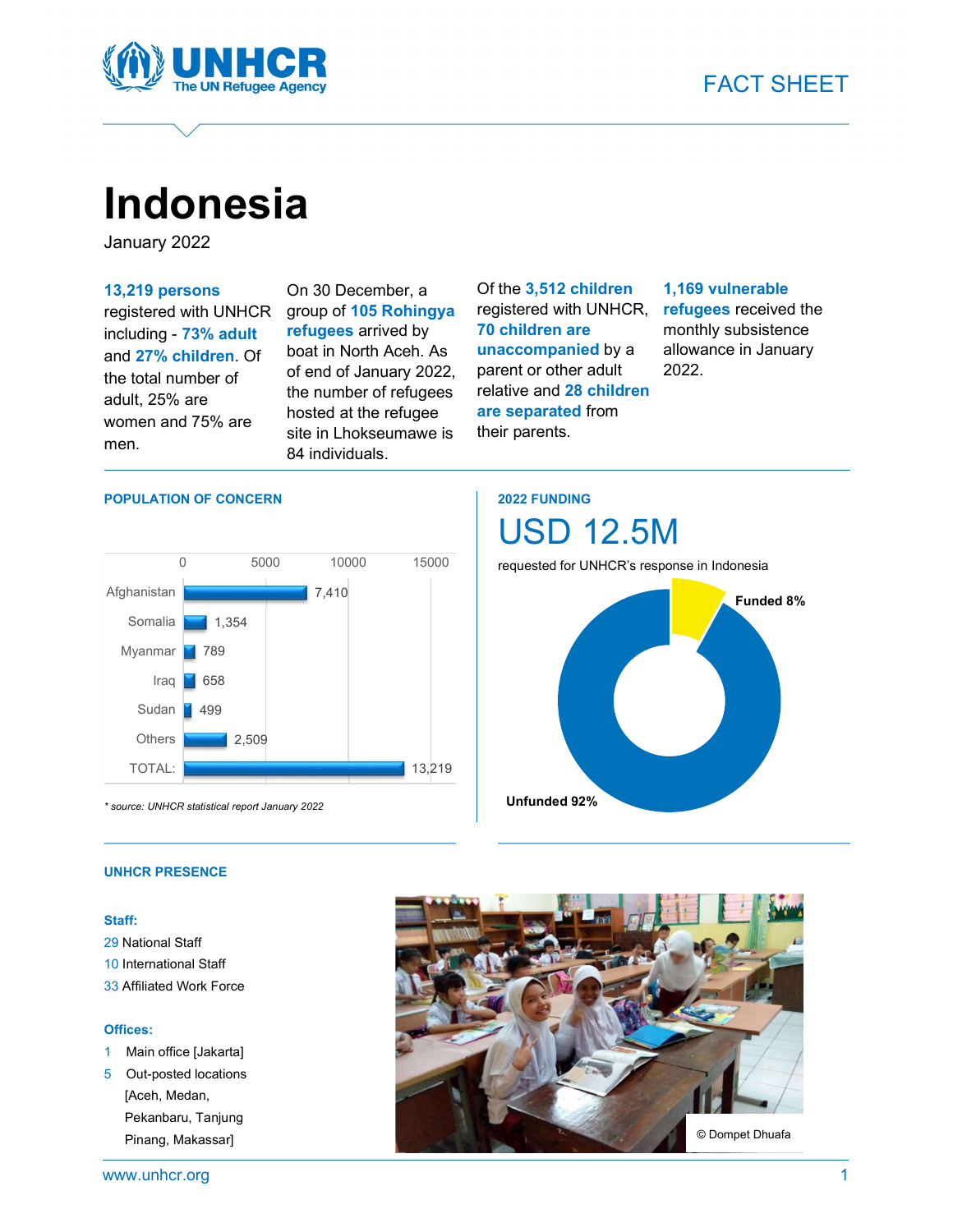

# Working with Partners

- UNHCR works closely with counterparts of the Republic of Indonesia to provide protection and support, and to identify solutions for persons under UNHCR's mandate, particularly the Coordinating Ministry for Political, Legal and Security Affairs and its department for Refugees and People Smuggling; the Ministry of Law and Human Rights, including the Directorate-General of Immigration; the Ministry of Foreign Affairs; the Ministry of Social Affairs; the Ministry of Home Affairs and the Ministry of Manpower.
- UNHCR works in a close collaboration with the UNRC and other UN agencies including UNICEF, ILO, WHO, UNFPA, UNWOMEN, UNAIDS, and IOM. UNHCR also engages with international and national NGOs as well as civil society partners, including UNHCR-funded partners and Refugee-led organizations. For example, Church World Service (CWS), Catholic Relief Services (CRS), Jesuit Refugee Service (JRS), the Indonesian Red Cross, Dompet Dhuafa, Human Initiative and the National Human Rights Commission, to assist the Government to ensure that refugees and stateless persons are protected and provided with assistance, such as in the provision of emergency and lifesaving medical assistance, addressing the special needs of the unaccompanied/separated and other children at risk, distribution of monthly cash allowance to the most vulnerable refugees, education assistance, SGBV prevention and response, among others.
- Recently, UNHCR together with the UNRC, UNICEF, IOM and through the advocacy of the UN Country Team, along with other partners and stakeholders such as CWS, CRS, University of Indonesia Hospital (RSUI), Jakarta Provincial Government Indonesia Chambers of Commerce (KADIN) and Cargill Indonesia managed to vaccinate more than 7,400 refugees, using vaccines from different sources including government, donation from the private sectors as well as unused vaccines that were allocated for UN staff and dependents.
- Different UN joint programs are also being effectively implemented in Indonesia, such as the UN Joint Team on AIDS/HIV (UNJTHA), the GAP (Global Action Plan) on Child Wasting, the UN Multi-partner Trust Fund (MPTF) on livelihood and economic inclusion, and the UNICEF – UNHCR Blueprint for Joint Action.
- Several UNHCR's activities are being implemented with the support from the private sector. For example, our PPH/Islamic Philanthropy unit builds partnership with major philanthropy institutions, who are committed to support UNHCR's Cash-Based Intervention program.

## Main Activities

#### **Protection**

- **Nile Indonesia is not a party to the 1951 Refugee Convention or its 1967 Protocol, it** has a long tradition of allowing access to and hosting refugees. Indonesia has enacted a comprehensive national refugee law, signed as a presidential regulation in December 2016, which provides access and temporary protection to refugees in the country until longer-term solutions can be found for them. Under the law, the Government has authorized UNHCR to help protect and find solutions for them.
- The 2016 refugee law includes provisions for the Government to rescue refugees on boats in distress near Indonesia and to help them disembark. These provisions were once again implemented on 30 December 2021, when 105 Rohingya refugees were rescued in North Aceh, after being stranded in the open seas for 4 days. UNHCR worked together with the authorities, local Refugee Task Force, UN agencies, NGO partners and the local community to provide assistance to the group. As many as 21 refugees departed spontaneously from the shelter in Lhokseumawe, leaving 84 people as of the end of January 2022.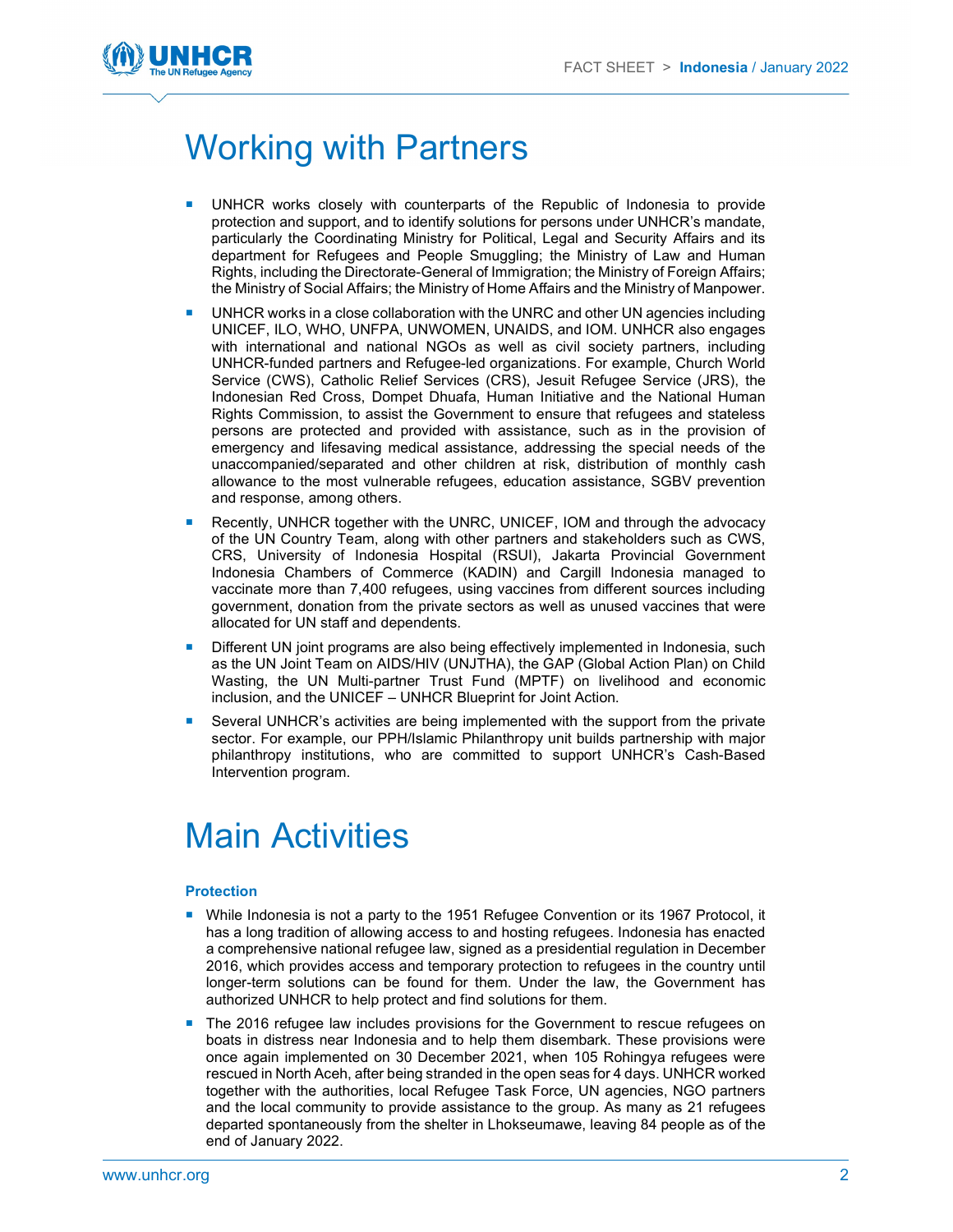

- **In December 2021, during the High-Level Officials Meeting in Geneva, representative** from Indonesia reported its focus in rescue at sea for boats in distress and inclusion of refugees in the national COVID-19 vaccination programs. Indonesia also encouraged the international community to take part in this shared responsibility to refugees and not to deny entry or push refugee boats back to sea.
- Indonesia is not a party to the 1954 Convention on the Status of Stateless Persons and 1961 Convention on Reduction of Statelessness. In May 2020, based on a study by UNICEF conducted in 2019, it was reported that over 11 million children in Indonesia were without birth certificate. UNHCR works to advocate for access to universal birth registration for all children of marginalized groups, including refugee children. For the purpose, the office has been working closely with Directorate General of Population and Civil Registry. UNHCR funded partner, University of Diponegoro, is conducting stateless mapping in several border areas in Indonesia to identify who and how many individuals with statelessness issue. This mapping serves as a baseline for statelessness programming needs in 2022.
- Indonesia is not a party to the 1954 Convention on the Status of Stateless Persons and 1961 Convention on Reduction of Statelessness. In February 2021, according to the Ministry of Women Empowerment and Child Protection, Indonesian children living without birth certificates reached 6 percent of the population under 18 years of age, or over 5 million children. UNHCR works to advocate for access to universal birth registration for all children of marginalized groups, including refugee children. For the purpose, the office has been working closely with Directorate General of Population and Civil Registry. The Director of the Directorate General of Population and Civil Registry of the Ministry of Home Affairs has announced that refugee children are able to attain birth certificates issued by Civil Registry Office. Presidential Regulation No. 96 Year 2018 and the Ministry of Home Affairs Regulation No. 108 Year 2019 have been made as the legal basis for refugee children to attain birth certificates. The actual number of refugee children who have received them is still very low due to lack of awareness of the local Civil Registry Office. By December 2021 UNHCR funded partner, University of Diponegoro Faculty of Law, completed stateless mapping in four border areas in Indonesia to identify who and how many individuals with statelessness issue. The research concludes that there are around 1,462 individuals in North Kalimantan and North Sulawesi, recorded as stateless persons in total. The actual statelessness population figure in Indonesia is believed to be significantly higher than what have been captured in the research. This is due to limited official data available, dynamic of demographic changes, and limited coverage area. The research highlights the importance of accession to the 1954 Convention to establish more effective and comprehensive legal framework in addressing statelessness situation in Indonesia. The research also suggests that there must be an acceleration process for current naturalization or acquisition of citizenship to resolve current statelessness issues.
- Due to the current COVID-19 pandemic, it is critical for UNHCR Indonesia to receive sustained funding to be able to deliver protection and complementary solutions to the persons of concerns as the pandemic continues to pose challenges to the already limited resettlement opportunities.

#### Community Empowerment and Self-Reliance

**Refugees are not able to exercise their right to work in Indonesia. Recognizing that** direct assistance is not sustainable, UNHCR continues to advocate for refugees to be given access to livelihood opportunities and works with partners to create communityempowerment and self-reliance programs that benefit Indonesians and refugees. The programs include vocational trainings and entrepreneurship schemes that promote economic development in Indonesian host communities. In December 2019, at the Global Refugee Forum organised by UNHCR in Geneva the Indonesian Government Delegation pledged support to refugee productivity empowerment activity as part of Indonesia's effort to address the global refugee crisis. UNHCR continue to follow up on the pledges made by the Government in the 2019 Global Refugee Forum through different opportunities including during the June 2021 coordination meeting of the National Refugee Task Force.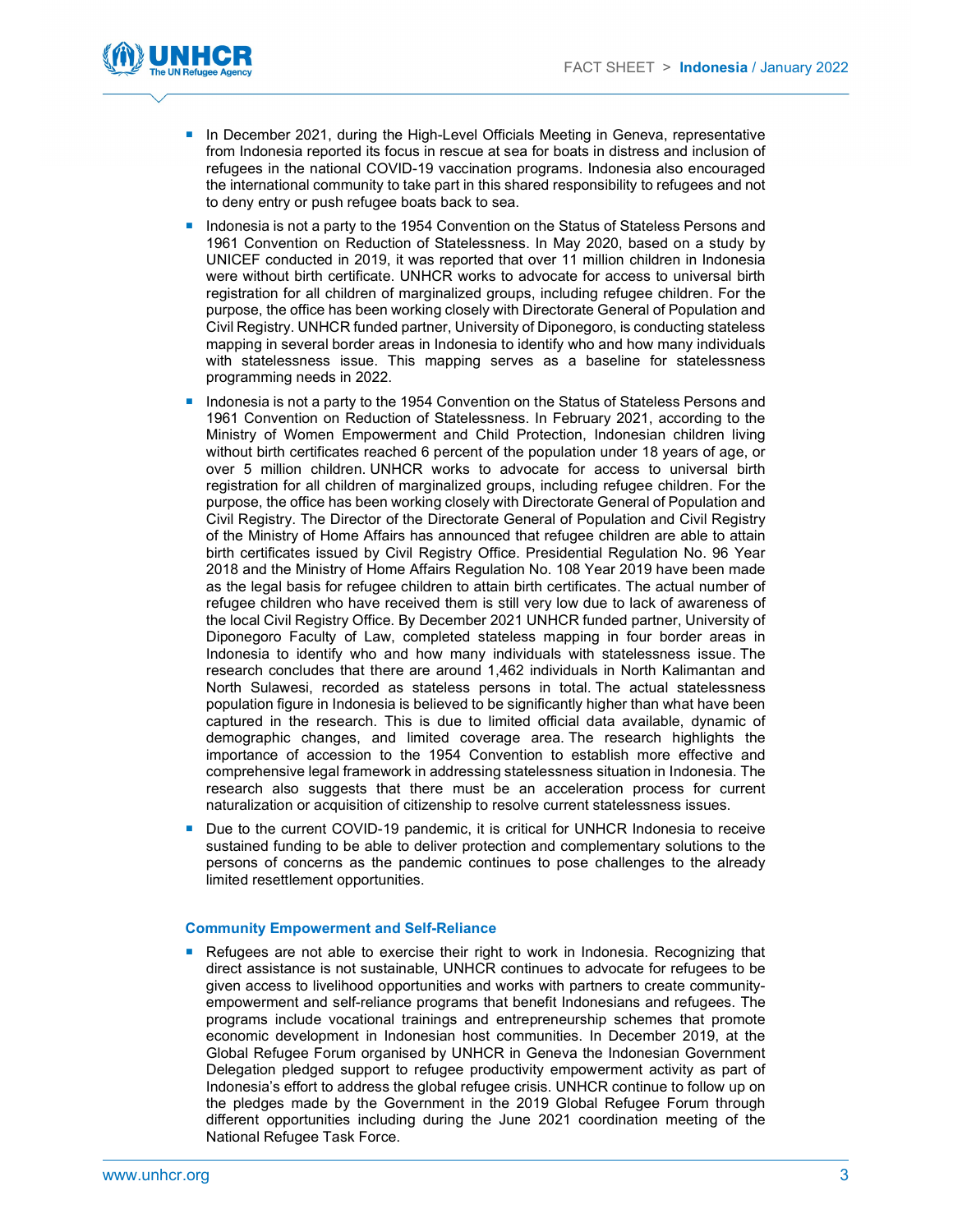

- **Refugee women and men leaders, representing various nationalities, participate in** activities implemented by UNHCR and partners, such as assisting vulnerable refugees in accessing services, disseminating information among the refugee community, managing community learning centres, providing skills training and education for children and adolescents, as well as providing interpretation and translation services. In 2020, due to the pandemic-related restrictions, UNHCR started organising Virtual Town Hall meetings with Refugee Representatives (RRs) and the wider refugee communities in Jakarta and other cities where refugees reside. The office continues this good practice in 2022.
- The 1,169 vulnerable refugees from 435 households continued to receive monthly subsistence allowance in January 2022. The distribution of allowance is made through Post Offices in areas where refugees living independently, including in out-post locations.

#### Education

- **Indonesia is a signatory to the Convention on the Rights of the Child and provides** refugee children access to national schools through the Ministry of Education Circular Letter No. 75253/A.A4/HK/2019 issued on 10 July 2019. UNHCR encourages refugee children to enrol into the national school system. To prepare refugee children for enrolment in national schools, UNHCR is working with partners in Jakarta and the Greater area as well as out-posted locations to teach refugee children Bahasa Indonesia, as well as basic math and literacy, and local customs and culture.
- UNHCR appreciates the Ministry of Education for a circular note to include refugee children in formal education. The circular note, however, does not cover all areas in which refugees live like Bogor, Depok, Bekasi, Bali and Aceh. UNHCR continues to advocate for the expansion of the circular note to overcome some obstacles including the access to formal certification upon completion of studies.
- **With our partners, UNHCR works for all refugee children to have access to national** schools. In January 2022, some 862 refugee children are enrolled in accredited national schools. UNHCR is conducting verification exercise and will obtain a more accurate number on the enrolment number. Challenges to increase refugee children's enrolment rates include limited knowledge of Bahasa Indonesia, inadequate sources of funding, and reports of limited places in public schools where refugees reside. Around 1,600 school aged children are not yet attending formal schools, but among them some 1,000 children are receiving education through refugee learning centres organised by UNHCR, IOM or centres led by the refugee communities.
- Other educational opportunities include enrolment in online, accredited university courses. UNHCR encourages refugees to complete accredited courses through Coursera for Refugees, a free online learning platform, in addition to non-formal educational, vocational and recreational activities made available for children and youth in children's homes. In Jakarta and the greater area, as well as in the other out-posted locations, refugee communities have several community-based learning centres for refugee children. Through these centres, UNHCR continue to encourage refugee parents to prepare their children with the necessary skills until they are ready to enrol in national schools. As of end of January 2022, some 4,612 refugees are enrolled in online education and training platforms such as Coursera and EdX and in educational programs organised by the refugee communities.
- During the COVID-19 pandemic, refugee children who previously attended public schools continue their studies with arrangements made by their respective school. Working with partners, online distant-learning are made available for refugee children at UNHCR supported learning centres and some community-based learning centres. Some of the challenges faced by refugee students include the limited ownership of device and internet data that are required for online distant-learning. Language barriers also limit accessing the distant learning programs provided by the government via television.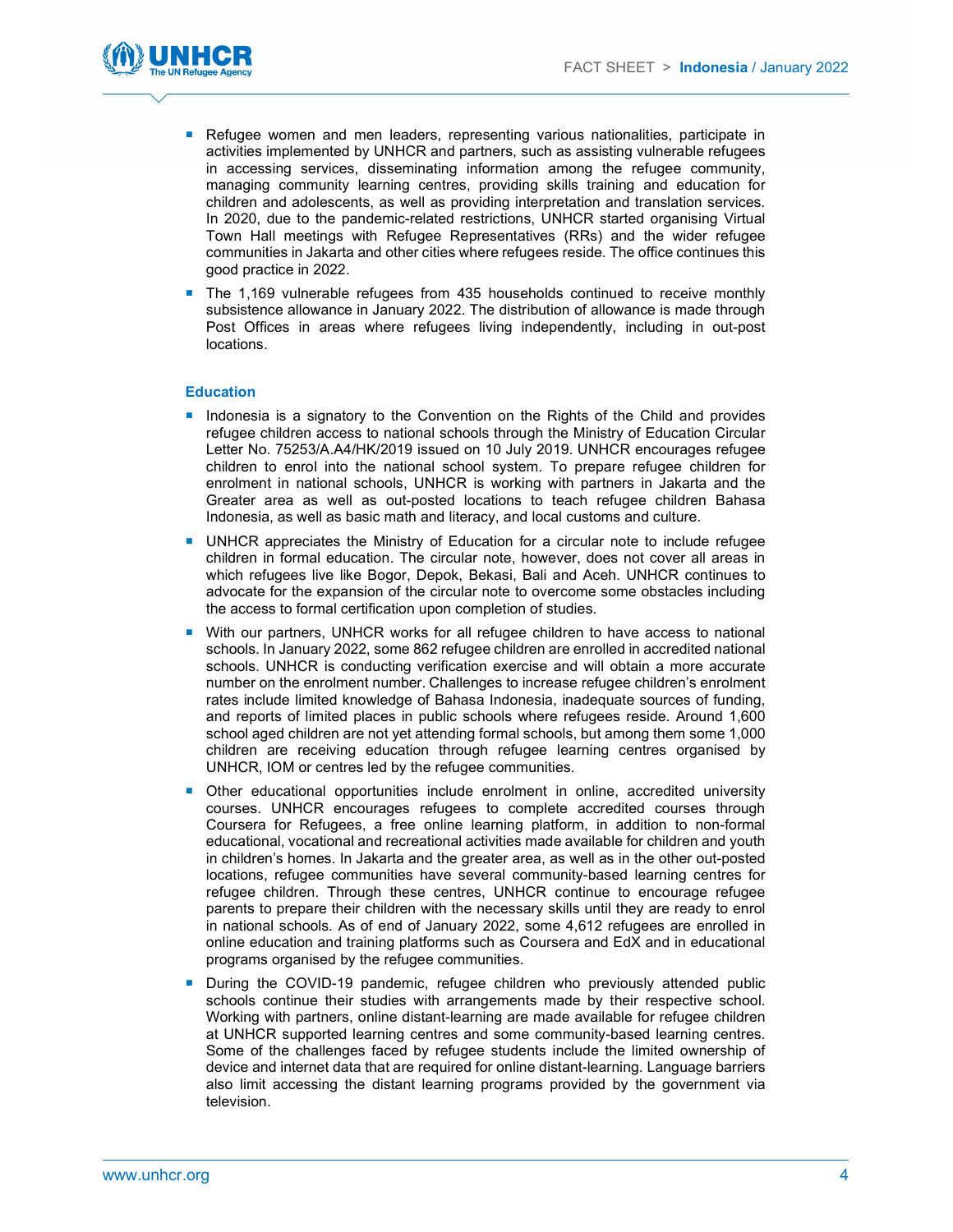

#### **Health**

Refugees have access to primary medical care through public health facilities, as well as community maternity and childcare, which provides immunizations. UNHCR works with partners in covering life threatening/saving medical situation to the extent of available and mobilised resources.

#### COVID-19

- The 10 June 2020 Circular Note issued by the Government of Indonesia has ensured access for registered refugees (UNHCR ID card holders) to COVID-19 related services, of which UNHCR appreciates. However, on 21 May 2021, the Ministry of Health issued a Decree No. HK.01.07/MENKES/4718/2021 stating UNHCR ID card is no longer serve as a basis for COVID-19 related services cost coverage, as of 20 April 2021. This regulation in practice has also excluded refugees from government-covered COVID-19 treatment, and UNHCR and its partner have been receiving various request for payment from the hospitals. UNHCR continues to advocate for UNHCR ID cards re-inclusion in the future regulations of Ministry of Health.
- The Ministry of Health issued more detailed instructions on COVID-19 vaccination for refugees through a decree which allows refugees with UNHCR issued identity documents to access the private sector vaccination scheme and also the national COVID-19 vaccination scheme provided that at least 70 per cent of the population in the area where refugees reside have received a first vaccination dose. The updated instructions were officially announced on 27 September 2021. As of January 2022, more than 7,400 refugees (62% of the total population of refugees eligible for vaccination) have received, at least, first dose of vaccination in coordination with the Government and the private sector.
- UNHCR collaborates with partners to provide COVID-19 related information, such as public health services and health-protocols awareness for refugees through refugee representatives and during regular town-hall meeting with refugee communities. The office also provides COVID-19 Hotline for refugees seeking consultation, then they will be advised to contact CWS Health Hotline for further COVID-19 related inquiries.

#### Durable Solutions

- **Nille the opportunities provided by countries offering resettlement out of Indonesia are** reducing, the most vulnerable refugees are identified for submission for the limited number of resettlement places available. In 2020, only 403 refugees departed for resettlement. This represents 3% of the total refugee population in the country. Meanwhile in 2021, as of the end of December, 457 refugees have departed to Australia, Canada, New Zealand, and United States for resettlement. The outlook for resettlement places is such that it cannot be considered the only viable durable solution for the refugees in Indonesia. Unfortunately, refugees are put in a position that they will not be able to live a meaningful life until they are resettled, although only a small number will be able to benefit from resettlement. In January 2021, as many as 30 refugees departed to resettlement countries. Therefore, it is of utmost importance to find other durable solutions than resettlement and to consider Indonesia as a country of de facto longer stay for refugees.
- **With joint efforts from UNHCR and Roshan Learning Centre, two Afghan refugees** successfully departed to Lithuania on a complementary pathway through education. The first refugee departed in March 2021 and the second in December 2021. Back in May 2021, UNHCR discussed about a potential collaboration with Talent Beyond Borders (TBB) on Labour Mobility Scheme, then in June 2021, after meeting UNHCR Indonesia, TBB has selected Indonesia as one of the countries to take forward the pilot of Labour Mobility Scheme. Following series of bilateral meetings with TBB in July 2021, the pilot project is at the final phase of implementing partner selection. UNHCR discussed with Catholic Relief Services (CRS) on the potential partnership for the project and the CRS confirmed their willingness to take this project forward. The pilot project aims at referring some refugee candidates to Australia under labour mobility